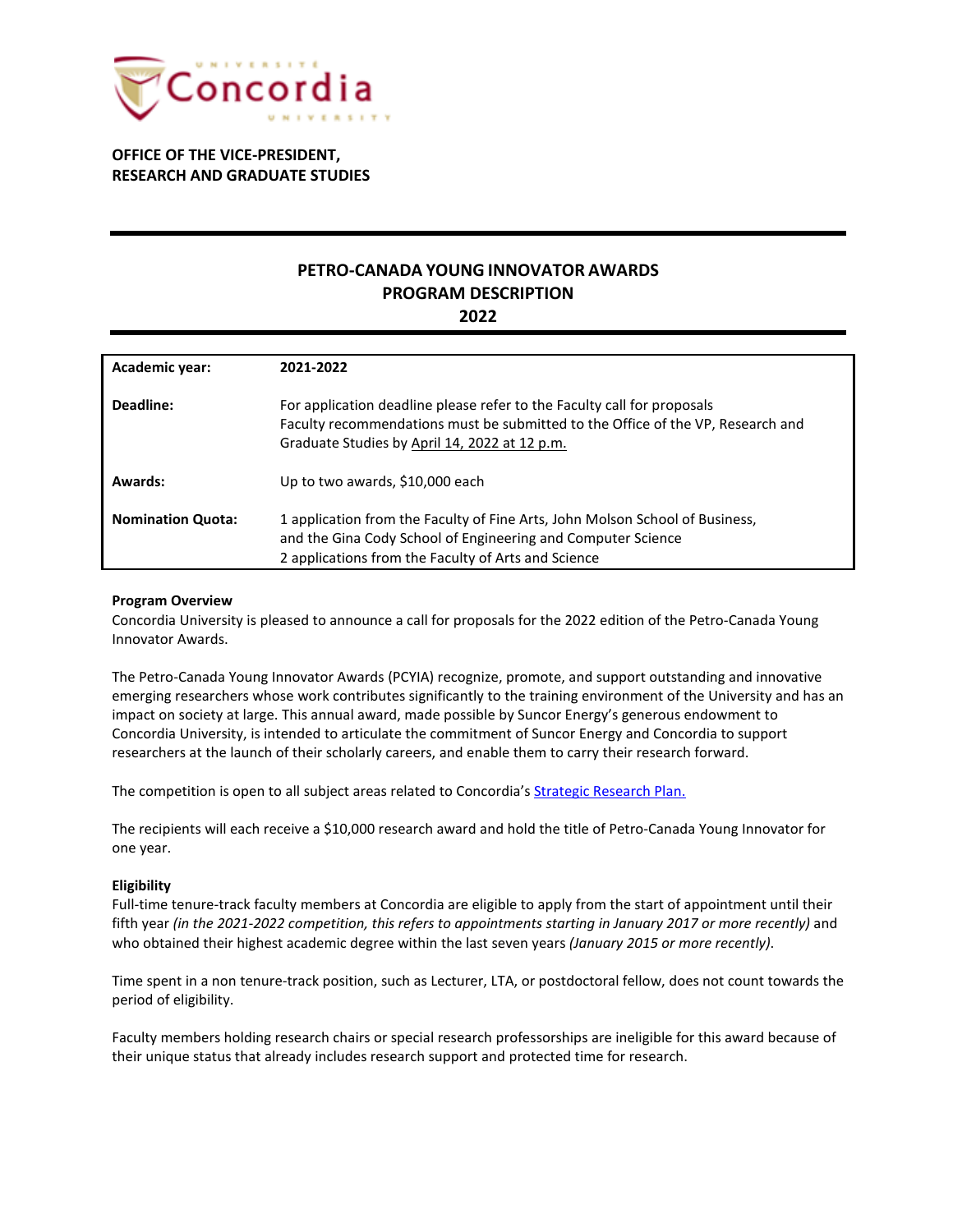

# **OFFICE OF THE VICE-PRESIDENT, RESEARCH AND GRADUATE STUDIES**

A faculty member can only be awarded the PCYIA once. Unsuccessful nominations can be resubmitted if all eligibility criteria are met. A faculty member cannot be nominated for a PCYIA and submit an application for the University Research Awards program in the same year.

## **Nomination and Submission**

Each Faculty prepares a call for proposals inviting faculty members to submit applications to the PCYIA competition. In the call, each Faculty indicates the internal deadline to receive applications. The respective Faculty Research Committee (or the equivalent) selects among the applications and submits their recommendations to the Office of the Vice-President, Research and Graduate Studies by Thursday, April 14, 2022 at 12 p.m.

Applications to the Faculty must include:

- A lay summary of the proposed project (1 page);
- A description of the project addressing: objectives and expected outcomes, activity plan with a timeline, and significance (up to 5 pages);
- List of References (1 page);
- Budget and justification of expenses;
- A letter of recommendation from a colleague highlighting the innovative aspect of the proposed project (up to 2 pages); and
- Provide a current curriculum vitae (required for PI only) using an appropriate Tri-Agency CV formats: Canadian Common CV, CIHR, NSERC, or SSHRC.

The recommendation by the Faculty to the OVPRGS must include:

- A complete dossier of the selected application(s) (as described above); and
- A separate recommendation letter for each application by the Faculty Dean's office describing the reasons for selecting the candidate(s), the quality and innovative aspect of the research/creation, the contribution to their field, and fit with the Strategic Research Plan (up to 2 pages).

Dossiers received will be considered by the University Research Committee who will determine the final awards.

#### *Conflict of interest*

The Committee members cannot be in a situation of conflict of interest with respect to a candidate. Conflict of interest includes, but is not limited to, having collaborated (i.e., published or been a co-researcher) with the applicant in the last six years, being involved in the proposed research, or providing a letter of support as part of the application dossier. The Committee members must disclose any conflict of interest to the Chair of the committee prior to the start of the adjudication process.